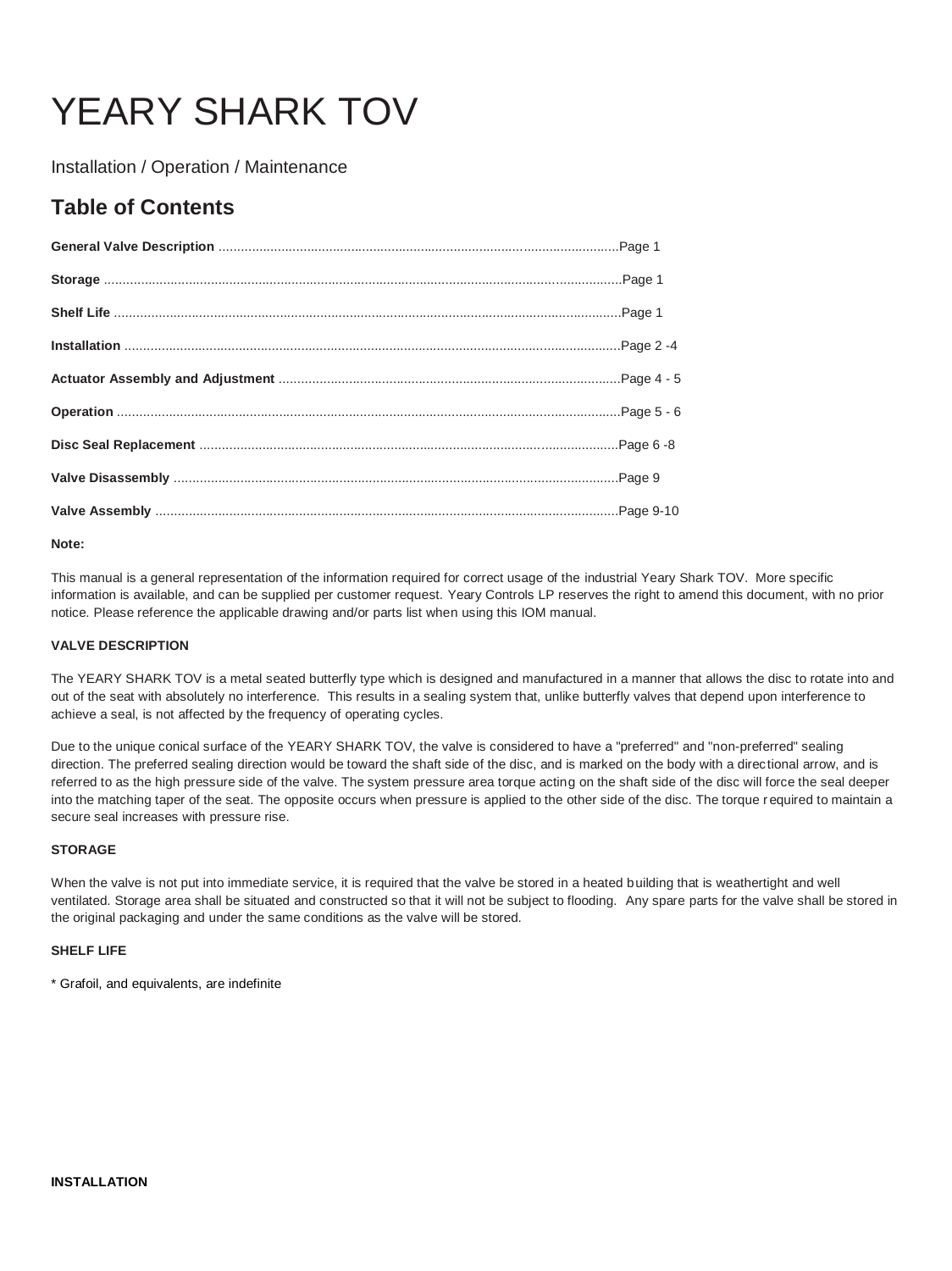#### **General Considerations Prior to Installations:**

Since the opening torque of a YEARY SHARK TOV is normally greater than all other torque considerations, the YEARY SHARK TOV is less sensitive than other butterfly valves in regards to the effects of installation upon fluid dynamic torque requirements. The YEARY SHARK TOV, however, must still be installed with the exit velocity of the fluid in mind, if the flow rates are high. The typical installation for a butterfly valve connected to an elbow, would be to align the shaft axis to allow equal flow on each side of the shaft, minimizing dynamic torque requirements for the valve. The YEARY SHARK TOV, due to the available torque, may not be subject to the same orientation requirement, depending upon the resulting flow characteristics effect on the system.

Before installation of the valve into the piping system, the body seat and disc seal must be checked for dirt accumulation or damage due to transit or storage. For proper operation of the valve, the seat and disc seal must be undamaged and free of foreign material. Any rust preventative should be removed, using a commercial solvent.

Although the valve can be installed in a vertical or angular orientation for extended service life the valve should be installed with the shaft in the horizontal position and orientated so that the lower portion of the disc enters the downstream piping.

For optimum sealing performance and the lowest operating torques the valve should also be installed with the highest shutoff pressure applied against the shaft side of the shut disc. The valve body has an arrow that indicated this preferred shutoff direction.

The valve must be installed so that pipeline stresses are not transmitted to the valve body. Despite it's solid manufacture, such stress may affect valve operation. If pipeline stresses are severe, they should be cushioned by expansion joints or compensators. If supports are necessary for the valve, they should only support the dead weight of the valve and should not serve as base points for the pipeline.

The connecting flanges of the piping system shall be properly orientated, the flange bolts having the correct clearance, and the faces parallel to prevent the introduction of unwanted piping stresses.

**DO NOT USE A PARTIALLY INSTALLED VALVE AS A BASE POINT TO ALIGN THE CONNECTING PIPELINE.** When one side of the valve is secured to the pipeline, the opposite valve flange may not be used to draw the connecting pipe into alignment, with the exceptions as described later in this section. Any pipe supports that maintain the connecting pipe in place must be evaluated as to the restrictive nature of the support, in regards to correct flange alignment.

Two basic valve body configurations are considered for installation techniques. The lugged style valve is supplied with all flange holes tapped. The wafer style valve is supplied in two variations, one being the flange holes drilled through the body to allow the use of full length studs, the other being a combination of drilled through holes and blind tapped holes which use short bolting.

# **ABSOLUTELY NO LIFTING DEVICES SHALL EVER PASS THROUGH THE VALVE PORT WHEN RIGGING A VALVE FOR INSTALLATION OR REMOVAL, SINCE SEAT AND/OR SEAL DAMAGE MAY RESULT.**

# **Basic Installation Techniques:**

Note: The following is intended to assist the end user in developing procedures for installation.

# **The use of impact wrenches to install a YEARY SHARK TOV is not permitted. Use of impact wrenches can cause the valve body seat to change shape, increasing the possibility of valve leakage or internal binding.**

All valves must be in the full closed position during installation or removal. It is not necessary to torque seat the valve, but the disc travel must be restricted to prevent seal damage.

# **Lugged or Flange Style Valves:**

# **All standard Yeary Shark TOVs are designed to be installed between steel raised face flanges. Consult the factory if the valve will be installed between non steel flat faced flanges for proper valve facing.**

Connect one side of the valve to a mating pipe flange. It is not important which side of the valve is connected first, providing all of the subsequent directions are followed.

Assure that each bolt is centered within the bolt holes of the flange. This can be critical, as any bolt touching a flange hole may increase the chance of stress introduction to the valve internals, either causing the valve to bind in rotation or the seat of the body to become distorted.

Tighten four equally-spaced bolts in the first flange.

Note: The final flange bolt pre-load is entirely dependent upon the type of gasket used, the pipeline media, operating temperature, and the working (or design) pressure of the system.

The pipe support(s) may now be required to be partially disengaged. A determination as to pipe flange alignment and space between the pipe flange and the valve face must be made at this time. The optimum spacing would be such as to only allow the flange gasket to be installed, at the maximum, and the flange bolt holes would be concentric.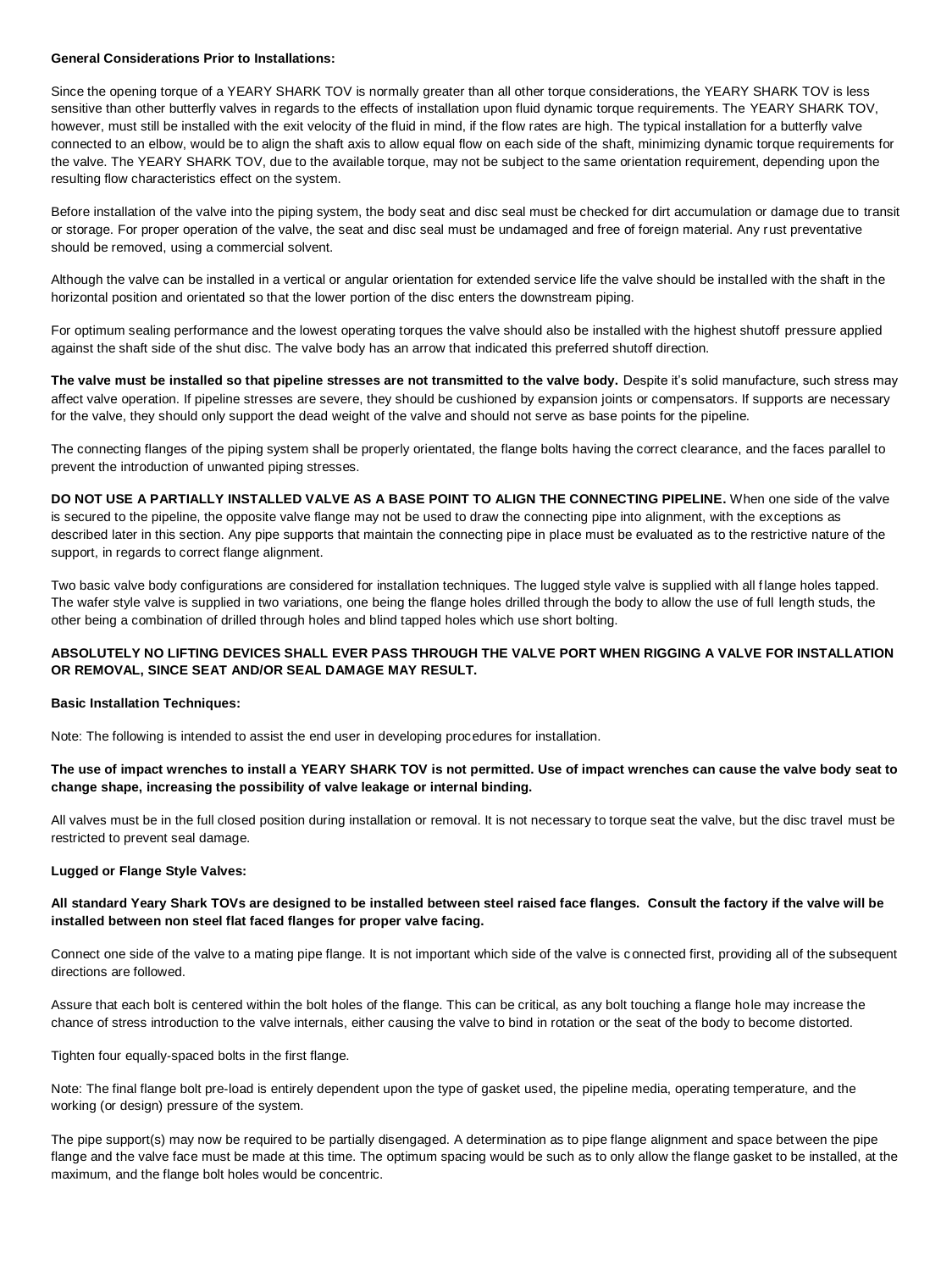The connecting pipe flange face may not be more than 1/4 inch away from the valve flange face. Alternate methods of alignment, other than using the flange bolts, must be utilized to conform with this requirement.

Install the remaining bolts in both flanges and assure that the correct clearance is maintained around the bolt diameters.

Seat the second flange by alternate tightening of four equally-spaced flange bolts no more than 1/4 turn per bolt, until the flange faces seat. During this operation, it is advisable to continually check the relative distance between the flange faces and adjust the tightening method to maintain the parallelism of the flange faces. Tighten the bolts.

Inspect the remaining bolts and assure correct alignment. Tighten to the same level as the first four bolts.

#### **Wafer Body Valves:** (No Tapped Holes)

Position and support the valve, contacting one flange.

The pipe support(s) may now be required to be partially disengaged. A determination as to pipe flange alignment and space between the pipe flange and the valve face must be made at this time. The optimum spacing would be such as to only allow the flange gasket to be installed, at the maximum, and the flange bolt holes would be concentric.

The opposite connecting pipe flange face may not be more than 1/4 inch away from the valve flange face. Alternate methods of alignment, other than using the flange bolts, must be utilized to conform with this requirement.

Install all studs, maintaining uniform clearance between the studs and the mating bolt holes. Additionally, the studs spanning the valve assembly should not contact the valve body.

The above step can be critical, as any stud touching a flange hole may increase the chance of stress introduction to the valve internals, either causing the valve to bind in rotation or the seat of the body to become distorted.

Seat the flanges by alternate tightening of four equally spaced flange studs no more than 1/4 turn per bolt, until the flange faces seat. During this operation, it is advisable to continually check the relative distance between the flange faces and adjust the tightening method to maintain the parallelism of the flange faces.

Note: The final flange bolt pre-load is entirely dependent upon the type of gasket used, the pipeline media, operating temperature, and the working (or design) pressure of the system.

Inspect the remaining studs and assure correct alignment. Tighten to the same level as the first four studs.

Complete the tightening of all flange studs, in a minimum of four increments.

**Wafer Body Valves:** (Tapped Holes)

Position and support the valve, contacting one flange, and install the bolts into the tapped flange holes of the valve body.

The pipe support(s) may now be required to be partially disengaged. A determination as to pipe flange alignment and space between the pipe flange and the valve face must be made at this time. The optimum spacing would be such as to only allow the flange gasket to be installed, at the maximum, and the flange bolt holes would be concentric.

The opposite connecting pipe flange face may not be more than 1/4 inch away from the valve flange face. Alternate methods of alignment, other than using the flange bolts, must be utilized to conform to this requirement.

Install the remaining bolts into the valve body tapped flange holes. Install all studs, maintaining uniform clearance between the studs and the mating bolt holes. Additionally, the studs spanning the valve assembly should not contact the valve body.

This can be critical, as any stud, or bolt, touching a flange hole may increase the chance of stress introduction to the valve internals, either causing the valve to bind in rotation or the seat of the body to become distorted.

Seat the flanges by alternate tightening of two equally-spaced flange bolts (in the tapped holes of the valve) and two equally spaced and opposite studs, no more than 1/4 turn per bolt and stud, until the flange faces seat. During this operation, it is advisable to continually check the relative distance between the flange faces and adjust the tightening method to maintain the parallelism of the flange faces. Tighten the studs.

Note: The final flange bolt pre-load is entirely dependant upon the type of gasket used, the pipeline media, operating temperature, and the working (or design) pressure of the system.

Inspect the remaining studs and assure correct alignment. Tighten to the same level as the first four studs and bolts.

Complete the tightening of all flange studs, and bolts, in a minimum of four increments.

# **ACTUATOR ASSEMBLY AND ADJUSTMENT**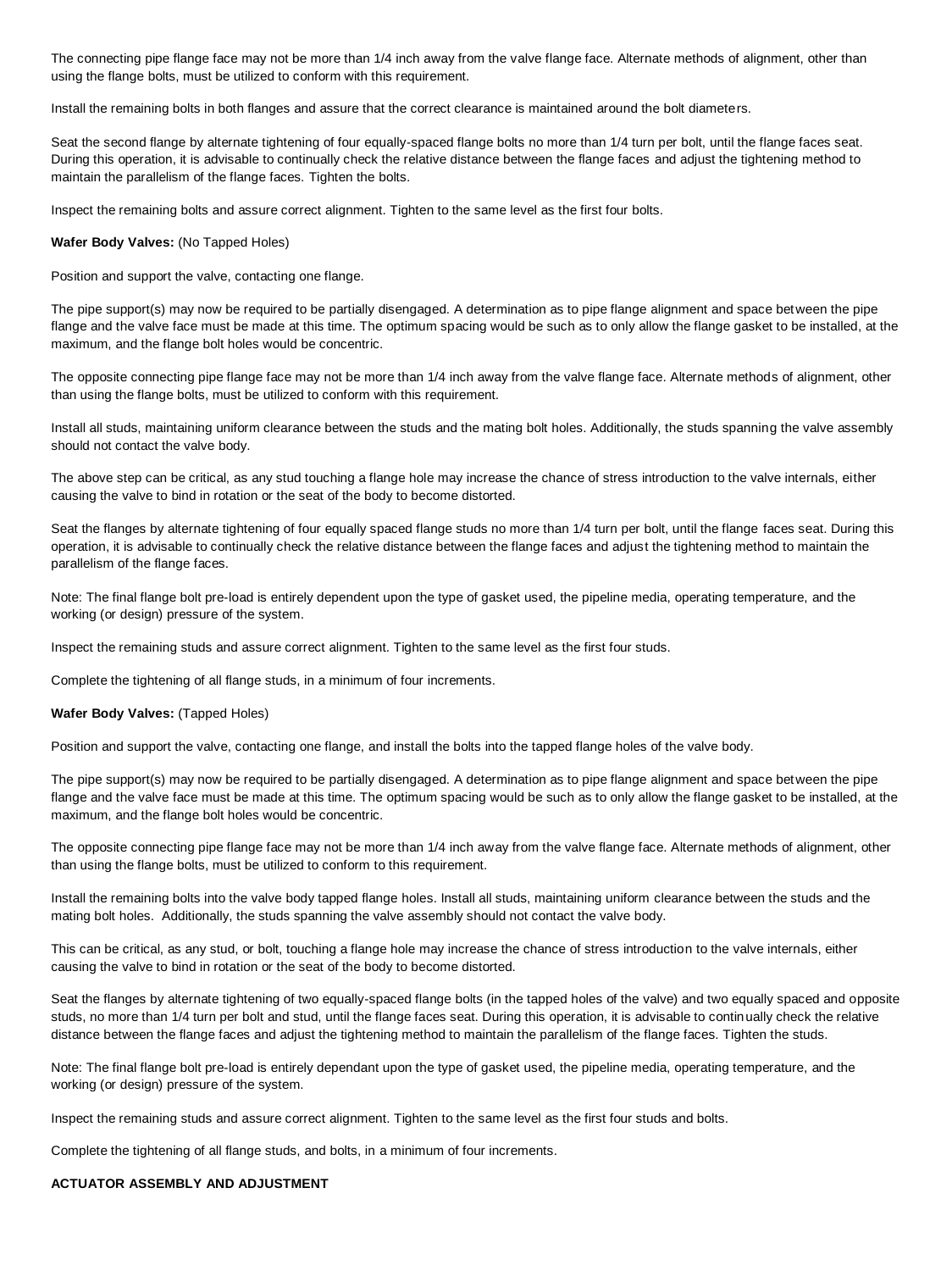The Yeary Shark TOV is a quarter-turn, torque-seated butterfly valve. Any actuator capable of a minimum of 90° of travel that can provide the maximum torque output required for the valve size may be used on the valve.

#### **ACTUATION PRECAUTIONS**

All YEARY SHARK TOVS close in the clockwise direction and are torque seated.

Do not allow the valve to be position seated by the actuator.

#### **Manual Gear and Electric Operated Gears:**

Do not force the handwheel. Do not exceed the rim pull rating.

The use of an air motor tool to rotate the valve is permitted, provided that the valve is not seated with the tool.

Assure that the mechanical close stop screw does not restrict the valve from closing. The stop for the close position should be set to allow for valve seat wear.

Limit switches shall be set to indicate full valve travel. The closed limit switch must not control the motor, and should only be used as a general indication of disc position. The close torque switch must be functional and sized correctly.

#### **Pneumatic Actuators**

Do not exceed the maximum operating pressure indicated on the actuator. If the maximum operating pressure of the cylinder exceeds the calculated maximum in-put pressure for valve torque, provisions must be taken to limit the operating pressure of the cylinder.

Spring return units will fail open or closed upon loss of the air supply. Personal injury may result if body extremities are in the path of the disc travel.

Keyway location(s) in any adaptor bushing must allow for seat wear. Typical maximum travel of these actuators require close attention to the close key location.

The following procedure is intended for use with a manual gear actuator which utilizes a bored, keyed and 360° splined adaptor bushing. This actuator combination is considered as an example of a typical valve and actuator assembly. The use of the 360° splined adaptor bushing represents the worst case arrangement, due to the possible mis-alignment of the gear to the valve. Improperly actuated valves can cause valve problems.

The valve must be in the closed position to correctly install the actuator. All valves close in the clockwise direction, as shown in Section A-A on a typical assembly drawing.

Install the actuator mounting bracket. Align the actuator bolt pattern to center on the shaft and bolt in place.

Install the parallel key into the drive shaft.

Confirm the actuator rotation. When the actuator is at the valve closed position, (actuator's optimum stroke) the pointer cap will align with the actuator center lines, parallel and perpendicular with the worm shaft. Position the actuator aligning the pointer with the actuator center lines or closed indicator.

Rotate the actuator toward the open position approximately 2 to 5 degrees. Match-mark this position, from the pointer cap bolt pattern on the face of the actuator housing. This is now the range of travel the actuator is allowed for valve closure.

Rotate the actuator to a position midway between the two closed marked positions.

Apply a coating of anti-seize compound to the spline teeth of the adaptor bushing.

Install the splined adaptor bushing on the drive shaft.

CAUTION: The spline adaptor teeth may not be located in the center of the spline adaptor. The correct position should be visually verified by comparing the splined adaptor bushing to the actuator spline location inside the actuator.

Slide the actuator assembly onto the splined adaptor bushing in the desired orientation. Check the hole alignment for the mounting bolts.

It will be acceptable if there is no more than 1/2 hole misalignment of the mating holes when the actuator assembly is flush with mounting bracket.

When the alignment is in this range, turn the actuator handwheel, rotating the actuator on the splined adaptor bushing, until all the bolt holes are aligned. CAUTION: The disc must not be allowed to move when adjusting the actuator position.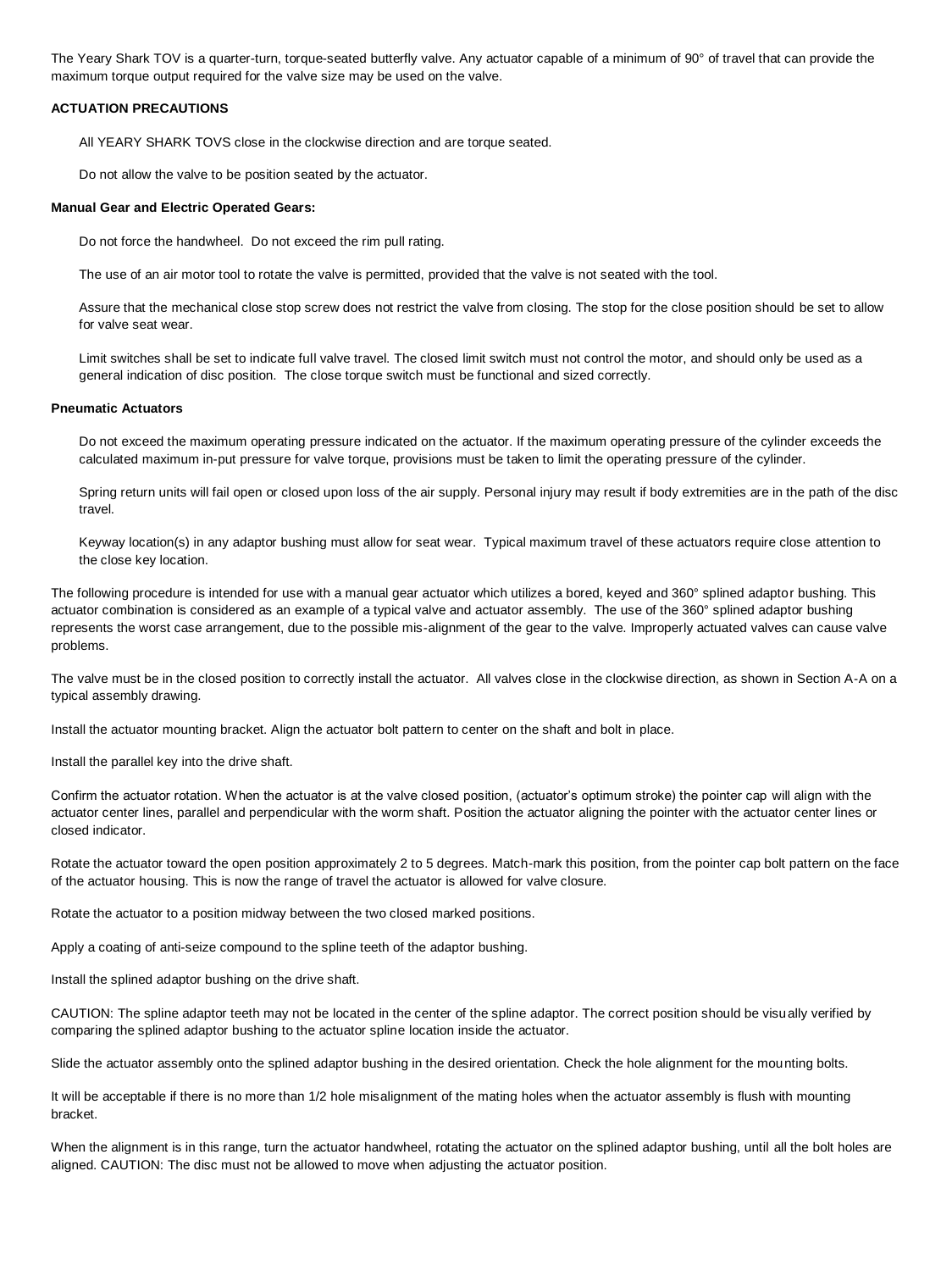When the initial bolt hole alignment exceeds the maximum allowed mis-alignment, remove the actuator from the valve. Do not remove the splined adaptor bushing. Rotate the actuator gear in the desired direction to correctly align the bolts. Re-install the actuator.

Insert the bolts and tighten, in a standard criss-cross pattern. Close the valve and confirm that the mechanical stop is not restricting actuator travel.

Confirm that the disc is fully closed. Check the close match-mark positions on the actuator face. The position of the actuator should be at the fullstroke position (maximum travel), between the marks, or at the 2 to 5 degree position, maximum.

If the actuator is not in the range described, repeat the above steps until the alignment is correct.

#### **Adjustment for the actuator stops are as follows:**

Actuators with stop screws: With the disc in the full closed position, rotate the close stop screw in until it touches the internal gear segment. Then rotate the screw out 1/2 to 2 turns and secure the screw with the locking nut.

Rotate the disc to the full open position, approximately 90 degrees from the valve body face. Rotate the open stop screw in until it touches the internal gear segment. Secure the screw in this position with the locking nut.

Actuators with sliding nut assemblies: With the disc in the full closed position, remove the limit stop housing cap and rotate the close hex stop nut in until it touches the inside of the limit stop housing. Rotate the nut out 1/2 to 2 turns and verify that a gap of 1/8th to 1/4 inch is present between the face of the nut and the limit stop housing, keeping a flat of the nut parallel with the limit stop housing cap. This will properly align the nut to the cover, which in turn, will keep the nut from rotating during normal usage. Replace the limit stop housing cover.

Rotate the disc to the full open position, approximately 90 degrees from the valve body face. Remove the limit stop housing cover. Rotate the open hex stop nut in until it touches the inside of the housing, or a point close to the housing, keeping a flat of the nut par allel with the limit stop housing cap. This will properly align the nut to the cover, which in turn, will keep the nut from rotating during normal usage. Replace the limit stop housing cover.

**CAUTION: Failure to replace the limit stop housing cap during rotation toward the open position could cause the gear segment to disengage. The disc in a YEARY SHARK TOV can travel toward the open position far beyond the limits of the actuator.** 

#### **OPERATION**

Historically, the torque requirements for opening a YEARY SHARK TOV are considerably greater than the required torque to overcome fluid dynamic and hydrostatic torques are normally not a concern for open / shut operation or In throttling control applications as long as the controlling differential pressure is less than 50% of  $P_1$ .

Use of a YEARY SHARK TOV as a control valve with the disc position less than 20 percent open can possibly cause serious cavitation to occur unless equipped with the SHARKTOOTH CONTROL CAGE, depending upon the media, temperature and flow velocities. Knowledge of the valve's inherent flow characteristics must be matched to the desired response goals of the system as a whole. Use of a butterfly valve for throttling will develop a region of lower pressure just downstream of the valve disc. The size of this region will be dependent upon the relative position of the disc, flow velocities and pressure. When the pressure drops to the vapor pressure of the liquid, cavitation bubbles develop. The pressure increase downstream of the valve causes these vapor bubbles to collapse, producing fluid shock waves. Continued operation in this condition can cause erosion of downstream piping components and particularly erosion of the immediate downstream side of the disc. If the flow is toward the shaft side of the disc, the potential for damage to the valve is considerably increased as all the disc bolting is present in this area of erosion.

Do not force the hand wheel to close the valve. Do not exceed the rim pull rating on the actuator handwheel.

The preferred sealing (high pressure side) direction is indicated by the arrow on the body.

If the arrow is missing, the preferred direction can be determined by observing the direction of rotation of the shaft, from the actuator side of the valve. The YEARY SHARK TOV rotates clockwise to close.

No normal valve maintenance schedule is required, with the exception of packing changes, due to service conditions. Refer to the applicable actuator manuals for periodic maintenance requirements of the actuators.

Since wear to the seal will change the closed position of the disc, a periodic check of the actuator close stop nut may be required.

# **MAINTENANCE**

Yeary Shark TOVs are generally designed to require little maintenance; however, areas are covered in this manual for disc seal replacement.

Valve shaft orientation other than horizontal will require a preventive maintenance program to be developed, taking into account the media contents (solids), cycle frequency, and any other site-specific information that may have a detrimental effect on the valve assembly.

Normally, seat damage is very rare. Typical failure mode is wear or corrosion which results in performance degradation over time.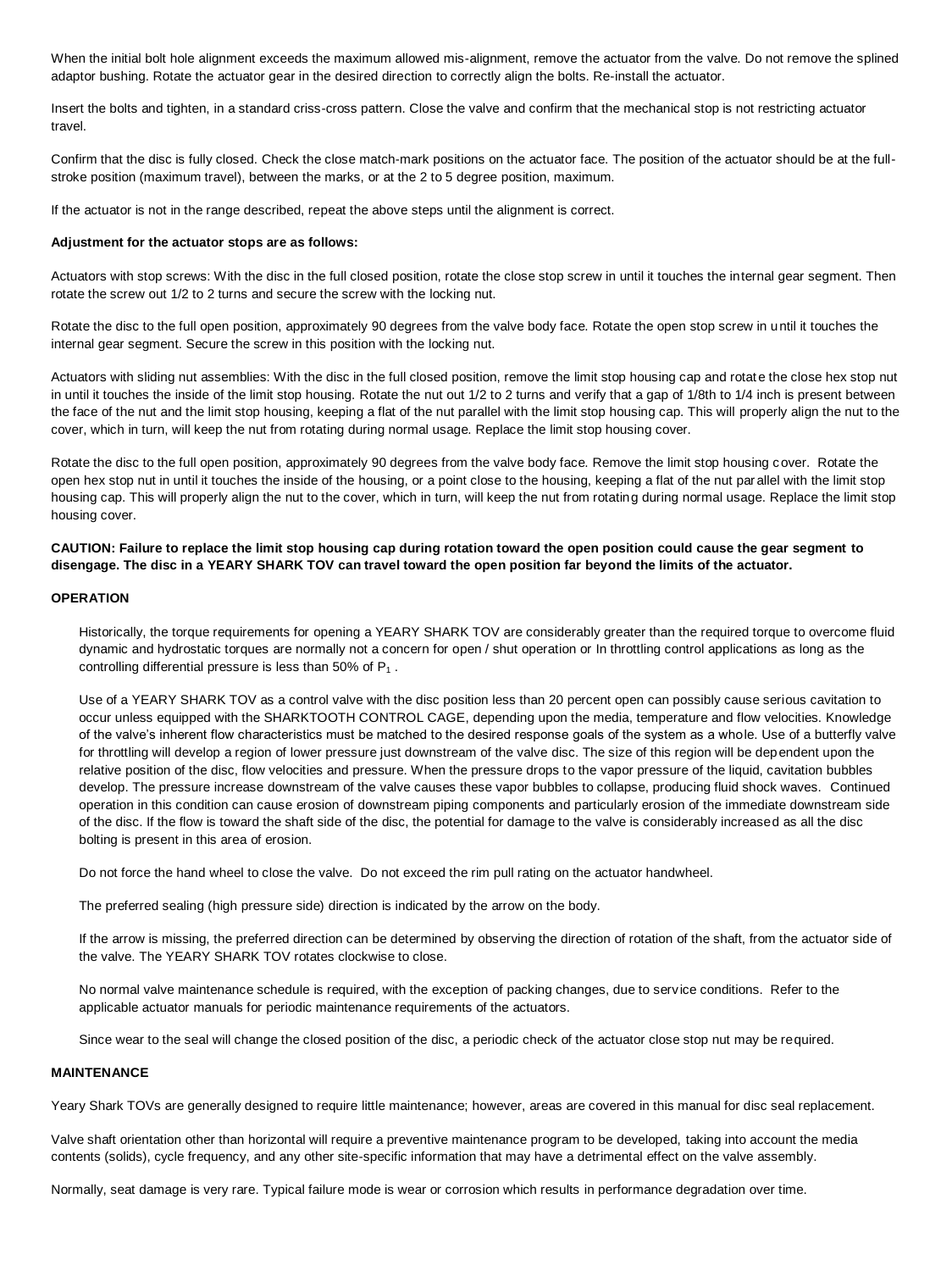The disc seal requires replacement only when leakage exceeds the required levels.

Failure modes are crushing or deformation in local areas or wear over time. These modes would degrade leak tightness, but not result in catastrophic failure. Complete failure is not possible as long as the retainer ring remains intact.

The annular key is a very low stressed part with a failure mode of bearing wear on the flat faces over time. Normal usage is indefinite.

7.6 The bearings used in the YEARY SHARK TOV are a non-lubricated design and require no periodic preventative maintenance. Normally, the bearings will have a minimal amount of wear for the life of the valve. However, the system media should be evaluated as to the content of solids that may eventually become lodged between the bearings, drive shaft and the annular key. Standard bearings seals should prevent media intrusion. A program of inspection should be implemented to clean the valve internal components if debris build-up is a concern.

The packing usage is indefinite, dependent upon operating conditions.

#### **Packing change instructions are as follows:**

Note: The changing of the packing can be made without removing the actuator if split rings are used. However, if the rings are not split, the actuator will have to be removed from the valve.

De-pressurize the valve.

Remove all the nuts from the studs and pull back the gland follower to the adaptor plate.

Remove the packing with a flexible screw hook packing puller. Remove the packing from the bore one layer at a time.

**Caution**: Care should be taken to assure that the packing bore and the drive shaft are not damaged during packing removal.

Install the new packing one ring at a time in the same order as removed

Split packing should be installed at 90 degree intervals to minimize any potential leak path.

Use the packing gland follower to push each layer of packing evenly into the bore.

It is important that the packing gland follower is symmetrically mounted around the shaft. This will prevent galling on the shaft or binding during operations.

Once the packing has been installed, the gland can be tightened down with the nuts. The stuffing box studs are to be tightened opposite successively and proportionately, until no leakage can be detected. The gland follower should be checked to determine if is centered on the shaft diameter during packing consolidation. It is not allowed to contact the shaft at any time.

# **SPARE PARTS:**

To order, Yeary Controls needs the following information:

#### **Serial Number, Assembly drawing number, or Item number and description. Quantity of each part being ordered**

Note: If at all possible, include all the information shown on the

I.D. name plate mounted on the valve body.

# **DISC SEAL REPLACEMENT**

When the sealing system in the YEARY SHARK TOV is suspected of unacceptable leakage, the following simple visual checks can be made to determine if the disc seal must be replaced:

Check for nicks or gouges in the metal laminations.

Check for damaged, torn or broken fiber laminations.

Check the seal gasket for damage.

Check to determine if the disc seal is bent or dented.

# **IF ANY OF THE THESE CONDITIONS EXIST, IT IS RECOMMENDED THAT THE SEAL AND GASKET BE REPLACED.**

The following procedure is intended to represent a typical YEARY SHARK TOV seal replacement.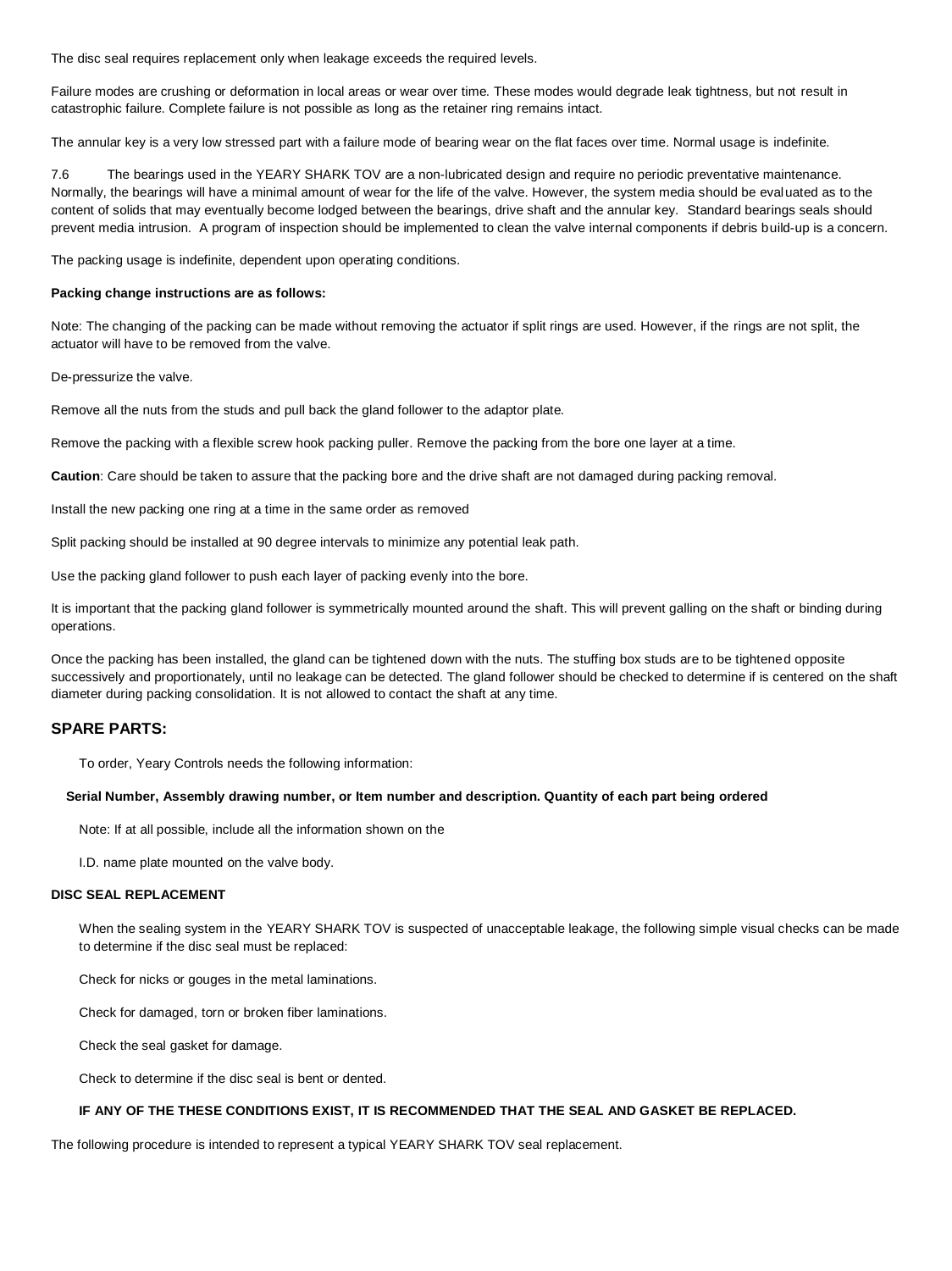NOTE: Before starting the disc seal removal operation, observe the retainer ring and disc seal orientation with respect to the disc. The long axis of the elliptical disc seal has one end that is angled slightly greater than the end located 180 degrees away. This orientation is intended to be located perpendicular to the shaft axis. The valve disc has the same elliptical machined edge as the disc seal, and is assembled in the valve to match the valve seat configuration. This is important to understand, as the seal could be installed upside-down and rotated in the wrong orientation.

Prior to seal replacement, the valve should be removed from the pipe line, cleaned and inspected. The actuator will need to be removed, in most cases.

#### **Disc Position for seal replacement is as follows:**

Position A is the disc assembly rotated as far from closed as the valve body will allow.

Position B is the normal full open position of the valve.

Position C is the valve in the full closed position.

Normal orientation of the disc will be in Position B for removal of the retainer ring and disc seal.

Various sizes of valves require the disc to be in Position A for seal removal, due to insufficient clearance between the seat and retainer ring.

A quick visual check of the disc in Position B will indicate if the disc should be rotated to Position A.

Note: Any actuator will have to be removed prior to moving the disc to Position A, as this travel path will exceed the limits of the actuator.

With the disc in the closed position, remove all of the disc bolts with the exception of two bolts located on the disc perpendicular to the shaft. These bolts should be located 180 degrees apart on this center line.

To remove the retainer ring, the valve disc will need to be in Position A or Position B.

When the disc is in position, remove the remaining bolts from the retainer ring.

Lift the retainer ring off the disc seal. A flat tool wedged between the retainer ring and seal may be required.

Remove the retainer ring from the drive shaft side of the body.

# **DO NOT ATTEMPT TO REMOVE THE RETAINER RING THROUGH THE SEAT SIDE OF THE BODY. CAUTION MUST BE TAKEN TO ASSURE THAT THE VALVE BODY SEAT IS NOT DAMAGED.**

Remove the disc seal by lifting it away from the steps on the disc and remove the disc seal in the same manner as the retainer ring.

The disc seal may be stuck to the gasket located between the disc seal and disc. A flat scraper may be used to assist in removal. In all cases, this gasket will need to be replaced. For future reference, note the thickness and location of any gasket found in the disc assembly.

Remove any gasket material remaining on the disc before a new disc seal is used.

CAUTION: Exercise extreme care in handling and installing the new disc seal, as damage to the disc seal will result in valve leakage.

It is recommended to position the valve assembly with the body flange faces vertical, with the drive shaft center below the valve center line. Rotate the disc to Position A or Position B. Install the supplied gasket on the disc face.

Center the gasket around the hub. Mark the overhang on the gasket and trim the gasket to fit flush with the disc O.D. Any gasket that remains exposed after the seal is installed could interfere with proper seal function.

Install the new disc seal in the correct orientation on the disc, centering the disc seal.

Carefully close the disc manually. Maintain the disc in the closed position.

Check the clearance between the seal I.D. and the associated disc hub. There should be clearance completely around the disc seal I.D. This will allow the seal to float into place with no mechanical interference from the disc.

If diametral clearance on the seal I.D. is 1/16 inch (or less) from the disc hub, remove the seal from the valve and grind an appropriate amount of material from the seal I.D, as stated below. Repeat the process until the gap is greater than 1/16 inch, but no more than 3/32 inch, completely around the seal I.D. Normally; this step is not required with new disc seals.

Determine what the new diameter will be and mark a line around the seal I.D. Place the seal in a vise and protect the sealing edge of the disc from damage. With the use of a hand grinder, lightly remove the excess material from the seal I.D., taking care not to overheat the disc seal.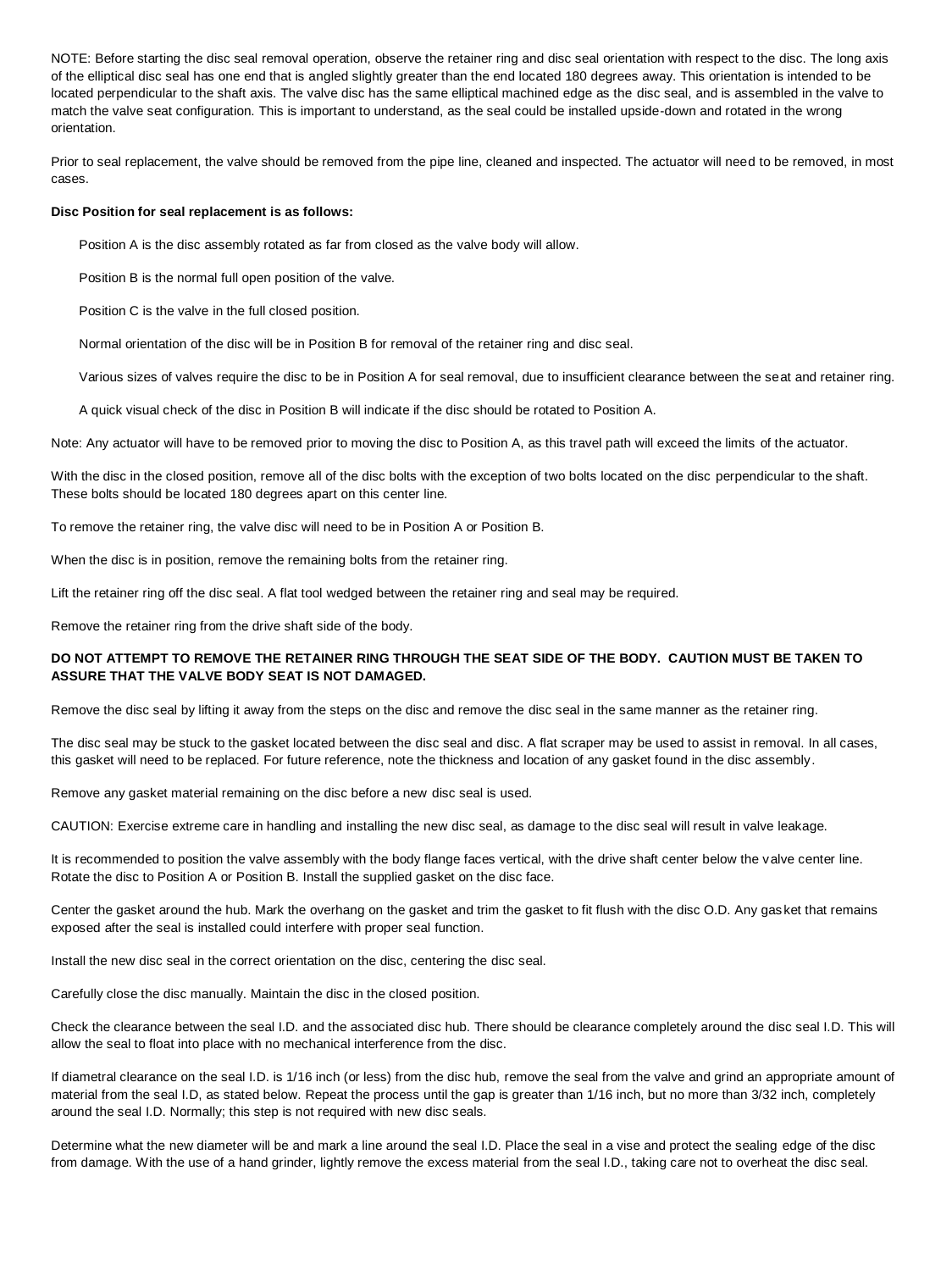**CAUTION**: Exercise extreme care in removing material from the seal I.D. Do not allow the seal to overheat. Do not damage the sealing surface of the seal. Thoroughly de-burr all worked areas.

8When the seal I.D. is correctly sized, re-install the gasket and seal.

Open and close the valve three or four times, making sure that the valve closes fully each time.

On the last closing, hold the disc assembly in the full closed position.

Perform a light check (with the light source on the shaft side of the disc) for any gaps between the sealing surfaces.

When there is light indications present, open the disc and rotate (float) the disc seal slightly and repeat. Some experimentation will be required to determine the best direction to move the disc seal for centering.

When there is no light indication, match-mark the exact location of the disc seal position relative to the disc, on the A2 center line of the disc.

Install the retainer ring.

Inspect the retainer ring for full contact with the disc seal.

The retainer ring I.D. step must not be allowed to contact the disc hub before the retainer ring O.D. contacts the disc seal face, after compression. (Due to the material thickness variations of replacement disc seals, the seal may not be thick enough to allow clamping to occur.)

When there is a gap between the seal and retainer ring, a gasket will need to be added between the disc seal and retainer ring. Do not add the gasket between the disc and disc seal.

Any additional gasket(s) used in construction shall be the same material grade as the gasket between the disc seal and the disc, and be trimmed to fit.

Lubricate the bearing surfaces and install the bolting and the lock washers. Wrench tighten all bolts in a standard criss-cross pattern.

Manually close the valve to Position C. Install the actuator as indicated.

Apply approximately 1/4 of the rated torque to the valve.

Visually confirm that the assembled valve is in the correct configuration, is not binding, that all gaskets are trimmed flush, and that the valve disc seal is light tight.

Partially open the valve and tighten.

Close the disc to Position C and apply full rated torque to the valve shaft.

Open the valve approximately 5 degrees. Re-tighten the bolts.

Operate the valve from full close to full open several times, applying full rated torque at each close cycle.

With the valve fully open, inspect the sealing surfaces for any signs of damage.

Close the valve until the sealing members contact only, and place a flat ground bar across the A2 center line on the valve face closest to the retainer ring.

Perform a bluing check of the sealing surface by applying a thin coat of Prussian Bluing to the seat surface, closing the valve at full torque, and inspecting the resulting pattern.

No bluing indication left by the disc seal on the area of the seat that is located by the shaft bores means that the gasket used between the disc seal and the disc is not thick enough to allow the disc seal and seat machined cones to meet when the valve is closed. This is due to variations in the material thickness of the disc seal.

If this condition exists, replace the gasket with the next available thickness and repeat all of the previous steps.

Acceptance criteria for the bluing pattern is a 75% complete pattern. No interruptions of a single laminate is allowed. Additionally, some damage to the valve seat would be acceptable, provided the damaged areas do not cross the seal pattern.

Bench testing of the valve, after disc seal replacement, is recommended.

#### **VALVE DISASSEMBLY**

Place the valve on a bench or other suitable working surface with the drive shaft side of the valve up. Remove the pin from the disc.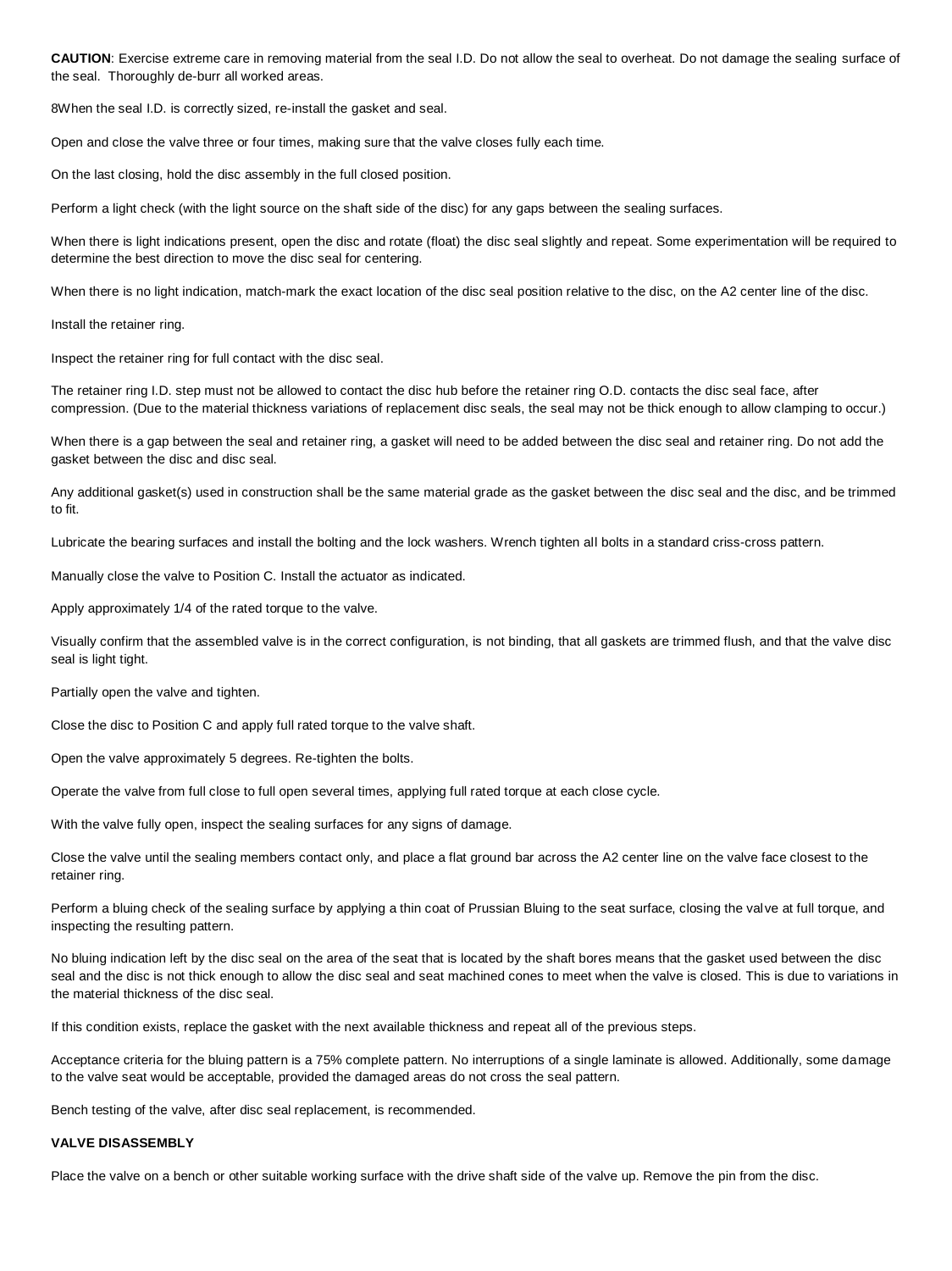Restrain the disc assembly from opening by clamping or bolting, a suitably sized square bar across the flange face directly above the edge of the disc that is furthest away from the center of the drive shaft. This bar should be perpendicular to the drive shaft.

Choose a correct length for a jack screw or hydraulic jack to place between the disc and bar. Place the jack screw in position and apply enough force to mechanically maintain the disc in place. It is not necessary to apply excessive force to maintain position. Remove the actuator from the drive shaft.

On the non-driven end of the shaft, remove the cover plate bolts, cover plate, and the O-Ring from the valve body.

On the driven end of the valve shaft, remove the hex nuts and the gland follower. Remove the packing rings. Place an appropriate sized block between each side of the disc ear and the valve I.D. to prevent lateral movement.

With a soft rod or hammer, move the shaft towards the non driven end of the valve body until the annular key is free. The annular key is a split ring installed in a groove machined on the end of the shaft. Because it is split, the annular key can fall away from the drive shaft easily. Caution should be taken so that the annular key does not become lost.

Remove the disc ear drive keys as the shaft moves.

Most valves will contain more than one drive key. Do not attempt to force the drive shaft out too fast as the clearance for drive key removal is small.

When all of the keys are removed, the shaft may now be withdrawn from either side of the valve body.

Remove any devices that were used to maintain the disc assembly in position during shaft removal.

Locate the edge of the disc. Carefully push down on the disc assembly at this point until the disc seal partially disengages from the seat. This will be moving the disc assembly in the open direction. Carefully lift the disc assembly and guide the disc assembly so that no damage can occur to the disc seal.

The disc assembly should be lifted at a greater angle than the closed position of the disc. A strap thru the ear bores to lift the disc assembly from the body may be utilized.

# **CAUTION: This will cause the disc assembly to move in a manner that tends to close the disc. Great care should be taken to prevent this movement. It is suggested that a crew of two be used when a disc is removed from the valve.**

Unless there is evidence that the bearing I.D. is damaged, it is suggested that the bearings remain in the valve. If the bearings are to be removed from the valve body, use a soft rod and hammer from the body center out.

#### **VALVE ASSEMBLY**

Clean all valve components.

Inspect all components for damage before starting to assemble. Look especially for damage to the disc seal and valve body seating surface, and wear in the bearing areas of the body (or the bearing I.D. if not removed from the valve) and drive shaft.

Place the valve body on a suitable working surface with the seat side down.

With a soft rod or hammer, install the bearings toward the inside of the body until they seat fully against the bore shoulder. Note: Some valves have bearings of unequal lengths. Depth of bearing bores in the valve body should match the bearing lengths.

Carefully place the disc assembly into the valve body. It is recommended to install the disc assembly in a partially open orientation until the disc seal contacts the seat somewhere in the area of the shaft bores.

Insert the annular key end of the drive shaft thru the driven body bearing and disc bores into the non-driven side of the valve.

Assure that the disc assembly is closed. Place appropriate sized blocks between the disc ear and the body I.D.

Place the annular key in the shaft groove. Reverse the direction of shaft travel. Install the disc ear keys as the shaft moves and seat both the annular key and shaft keys at the same time.

When the annular key is fully seated, check the alignment of the dowel pin hole in the disc with the corresponding hole in the shaft. Adjustments to the disc position may be required.

Adjustments to the disc position can be accomplished by loosening the disc bolts, floating the disc seal, and repositioning the disc at the same time.

On the non-driven side of the body, install the O-Ring, the cover plate, the bolts and lock washers. Lubricate the bearing areas of the bolts and lock washers prior to assembly.